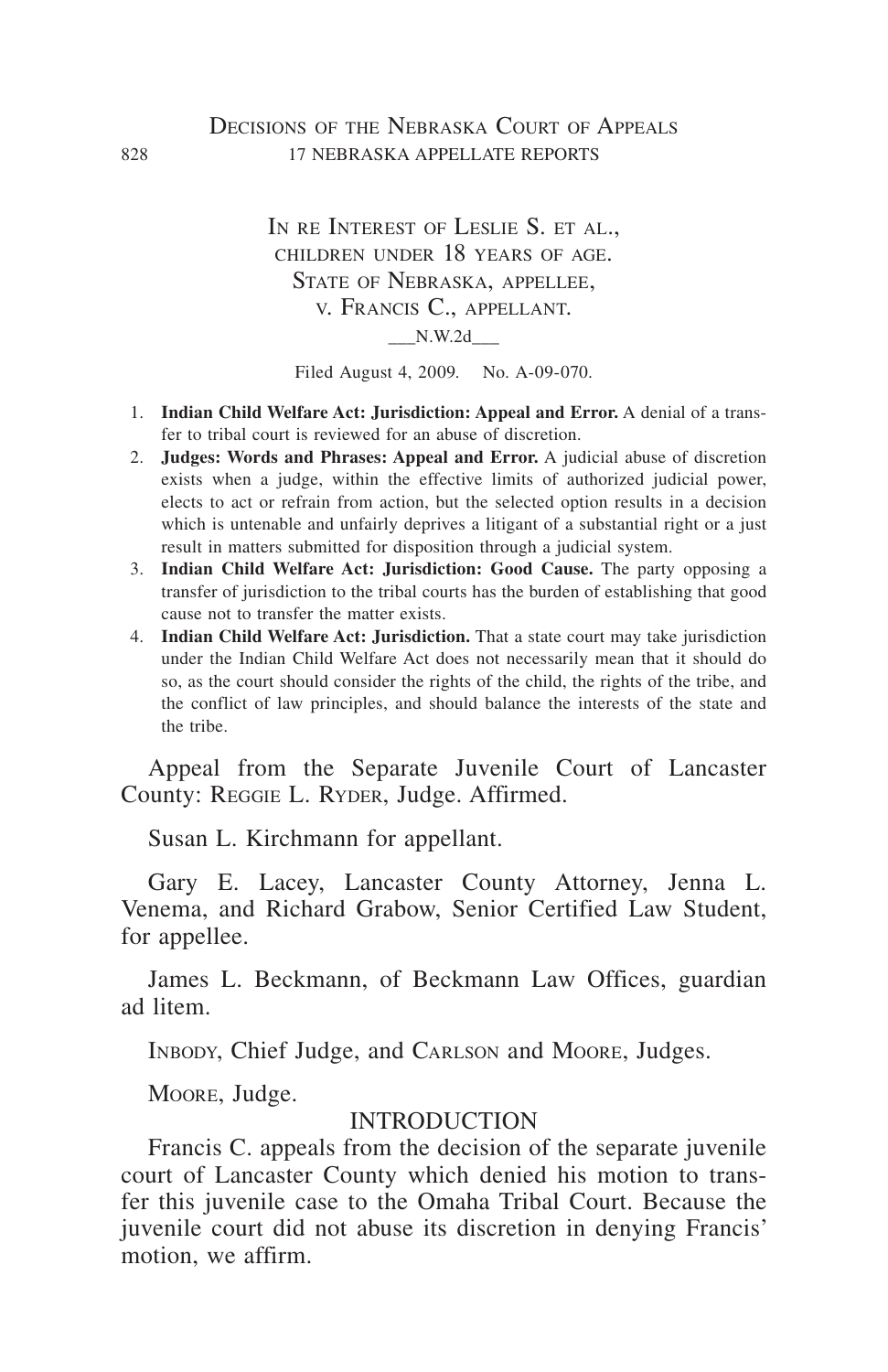#### **BACKGROUND**

Kinda S. is the natural mother of Raeanne S., Leslie S., Glory S., Crystal S., Iyn C., and Rena C. Francis is the natural father of Iyn and Rena. As Raeanne has turned 19 and is no longer under the juvenile court's jurisdiction, references throughout this opinion to "the children," unless otherwise indicated, refer to Francis and Kinda's children other than Raeanne. Francis and Kinda are both enrolled as members of the Omaha Tribe of Nebraska (the Tribe). The children are also members of the Tribe.

On July 11, 2006, the State filed a petition in the juvenile court alleging that the children, including Raeanne, came within the meaning of Neb. Rev. Stat. § 43-247(3)(a) (Reissue 2004) in that they lacked proper parental care by reason of the fault or habits of their parents or custodians, Francis and Kinda, or that the children were all in a situation dangerous to life or limb or injurious to their health or morals.

On November 27, 2006, the Tribe filed a notice of intent to transfer the case to the tribal court pursuant to the Nebraska Indian Child Welfare Act. The juvenile court heard the Tribe's motion on January 22, 2007. Based on Kinda's objection at the hearing, the juvenile court denied the motion.

Since the filing of the original juvenile petition in July 2006, several additional petitions have been filed in the juvenile court involving some of the children. First, in a case filed under § 43-247(3)(b) (Cum. Supp. 2006), Leslie has been determined to have been habitually truant from school. Leslie has been a ward of the State since April 13, 2007. As of December 11, 2008, Leslie was being held at the Lancaster County Youth Services Center, Staff Secure, awaiting an assessment and recommendations as to what placement level was in her best interests. The Tribe has not made a request to transfer Leslie's truancy case to the tribal court. Second, the State has filed a delinquency petition involving Glory. In that case, the court has determined that Glory committed a law violation which, if committed by an adult, would be deemed a crime. Glory has been committed to the Office of Juvenile Services, making her a ward of the State at the agency-based foster care level. Finally, a case has been filed involving Leslie's child, who has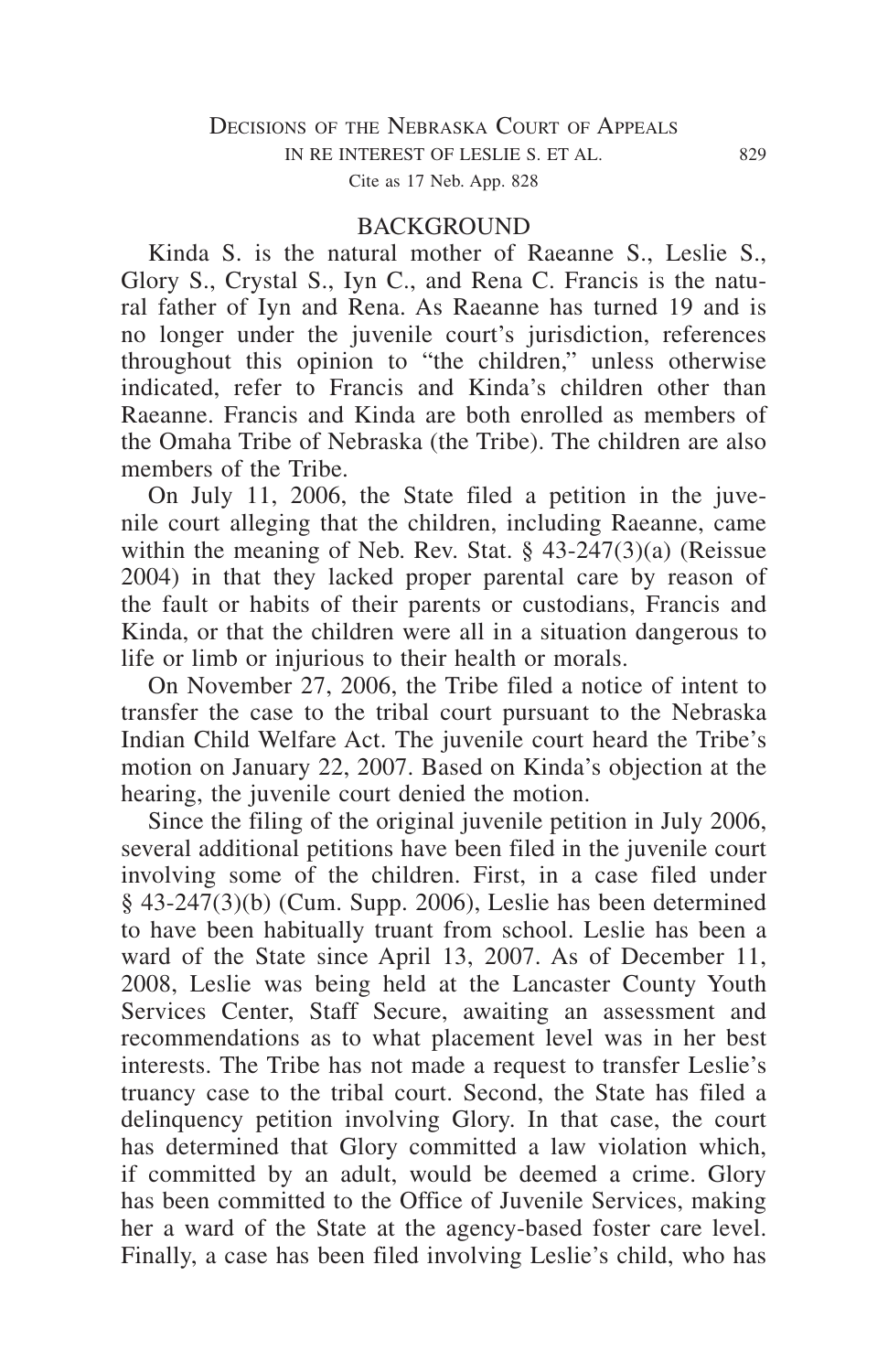been made a ward of the State in that case. The record before us shows that Leslie's child is not eligible for enrollment in the Tribe.

On October 2, 2008, Francis filed a motion to transfer the present juvenile case to the tribal court. On October 3, the Tribe filed a second notice of intent to transfer.

On December 11, 2008, the juvenile court heard the motion to transfer the case to the tribal court and took the motion to transfer under advisement. The record shows that sometime before the hearing, a motion was filed seeking to terminate Francis' and Kinda's parental rights. The record does not contain a copy of the termination motion or show when the termination motion was filed in relation to the filing of Francis' motion to transfer.

At the December 11, 2008, hearing, Francis testified that he sought the present transfer because he wanted his children to have a greater involvement with the Tribe. Francis read a prepared statement in which he stated, among other things, that he had wanted to transfer the case to the tribal court since the inception of the case, because he wanted to work with Native American counselors, attorneys, and judges. Francis acknowledged that he has an addiction to drugs and alcohol, but he insisted that he is taking responsibility and will continue to be responsible. Francis had not seen his children since March. He has disagreements with the caseworker assigned by the State and refuses to work with her. At the time of the hearing, Francis had pending criminal charges for assault, carrying a concealed weapon, and possession of a controlled substance. Francis acknowledged that if the case were transferred to the tribal court, he would be expected to participate in the same programs which he has failed to participate in while the case has been under the juvenile court's jurisdiction.

Kinda testified that she supported the motion to transfer and that she felt the transfer was in the children's best interests. Kinda had not seen the children since approximately March 2008, even though she was allowed visitation by the court. Kinda testified that she had objected to the previous motion to transfer because at that time, she felt that she would be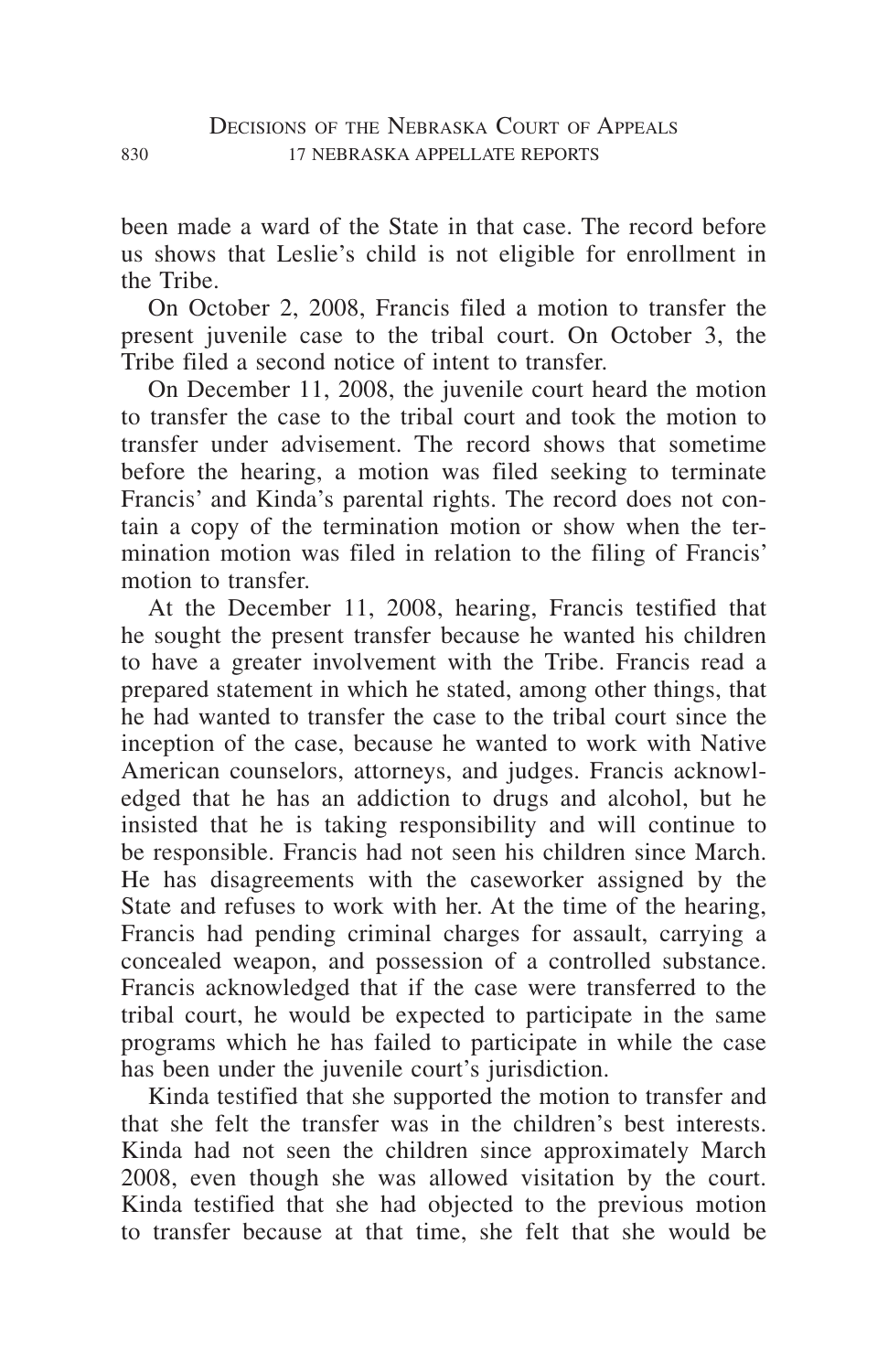reunified with her children more quickly if the case remained in the juvenile court.

The caseworker assigned to this case by the State testified that she and the children's foster parents have developed a plan to help the children become more involved with tribal culture. As part of the plan, the children and foster parents have attended functions on the reservation and have read books about the Tribe. The caseworker testified that she spoke with Leslie, Glory, and Crystal about their wishes regarding transfer of the case and that all three would like the case to be transferred to the tribal court. At the time of the hearing, Leslie and Glory were both at least 15 years old and Crystal was 12 years old.

On December 12, 2008, the juvenile court issued an order denying Francis' motion to transfer the case to the tribal court. The court found that good cause had been shown to prevent the matter from being transferred to the tribal court in that the issue had been previously litigated and overruled and that the court would continue to have jurisdiction over the separate cases involving Glory, Leslie, and Leslie's child even if the present case were transferred. The court stated that "the [T]ribe and the parents delayed nearly two years in expressing an intent to intervene after the prior effort of the [T]ribe was not successful." The court found that it was not in the children's best interests to transfer the case to the tribal court "at this advanced stage of the proceeding." Francis subsequently perfected his appeal to this court.

# ASSIGNMENT OF ERROR

Francis asserts, consolidated and restated, that the juvenile court abused its discretion in denying his motion to transfer the case to the tribal court.

# STANDARD OF REVIEW

[1,2] A denial of a transfer to tribal court is reviewed for an abuse of discretion. *In re Interest of Lawrence H.*, 16 Neb. App. 246, 743 N.W.2d 91 (2007). A judicial abuse of discretion exists when a judge, within the effective limits of authorized judicial power, elects to act or refrain from action, but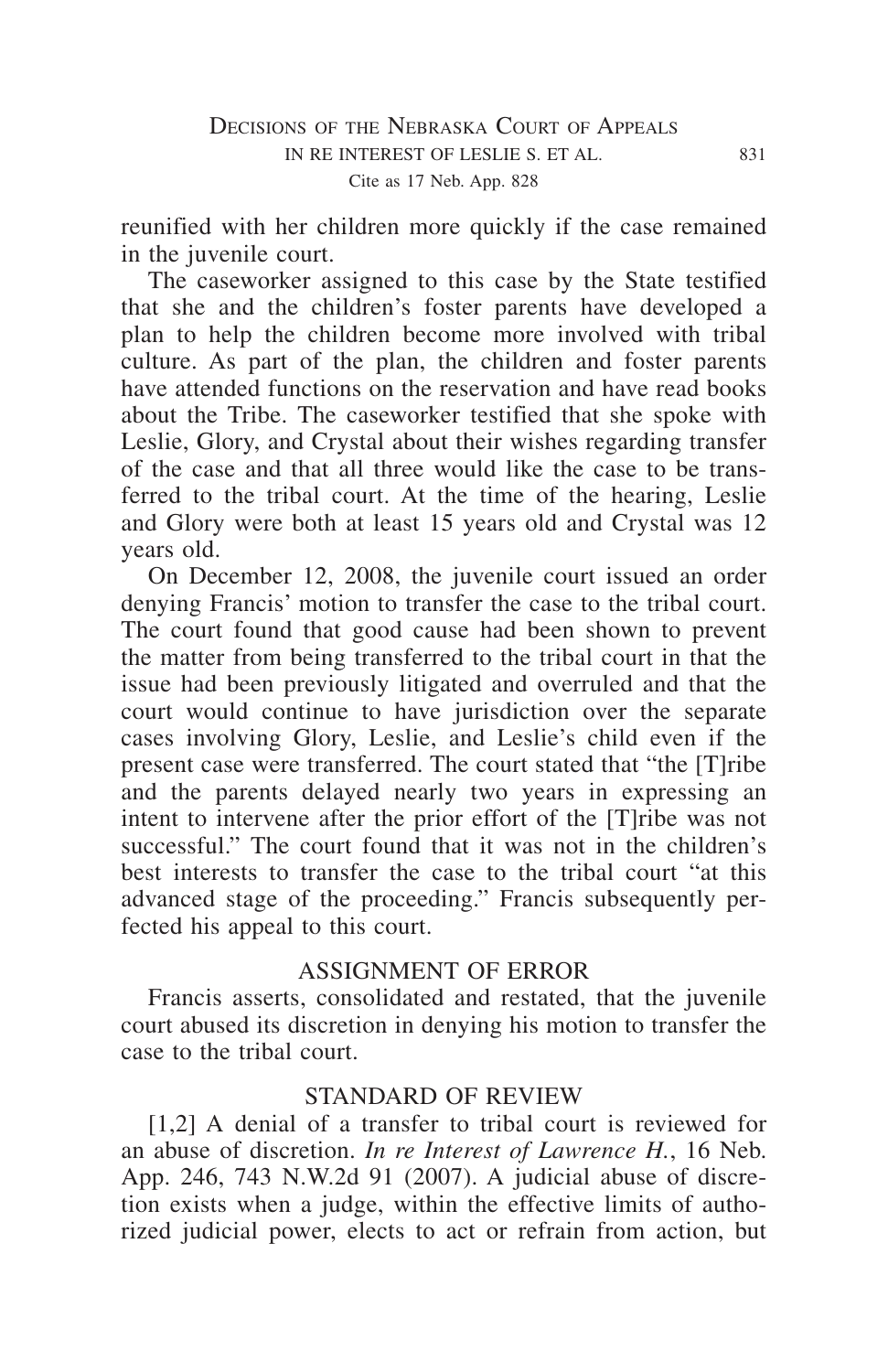the selected option results in a decision which is untenable and unfairly deprives a litigant of a substantial right or a just result in matters submitted for disposition through a judicial system. *Id.*

### ANALYSIS

Francis asserts that the juvenile court abused its discretion in denying his motion to transfer the case to the tribal court. Francis argues that good cause did not exist to deny the transfer, that the earlier request to transfer was not fully and fairly litigated, that the proceeding was not at an advanced stage, and that continued jurisdiction over part of the family after transfer to the tribal court was not an appropriate basis for the denial of his motion.

Neb. Rev. Stat. § 43-1504(2) (Reissue 2008) provides:

In any state court proceeding for the foster care placement of, or termination of parental rights to, an Indian child not domiciled or residing within the reservation of the Indian child's tribe, the court, in the absence of good cause to the contrary, shall transfer such proceeding to the jurisdiction of the tribe, absent objection by either parent, upon the petition of either parent or the Indian custodian or the Indian child's tribe, except that such transfer shall be subject to declination by the tribal court of such tribe.

See, also, 25 U.S.C. § 1911(b) (2006) (corresponding federal Indian Child Welfare Act provision regarding transfer of proceedings).

[3,4] The party opposing a transfer of jurisdiction to the tribal courts has the burden of establishing that good cause not to transfer the matter exists. *In re Interest of Brittany C. et al.*, 13 Neb. App. 411, 693 N.W.2d 592 (2005). That a state court may take jurisdiction under the Indian Child Welfare Act does not necessarily mean that it should do so, as the court should consider the rights of the child, the rights of the tribe, and the conflict of law principles, and should balance the interests of the state and the tribe. *In re Interest of Lawrence H., supra.*

The federal Indian Child Welfare Act does not define "good cause," but the Bureau of Indian Affairs has published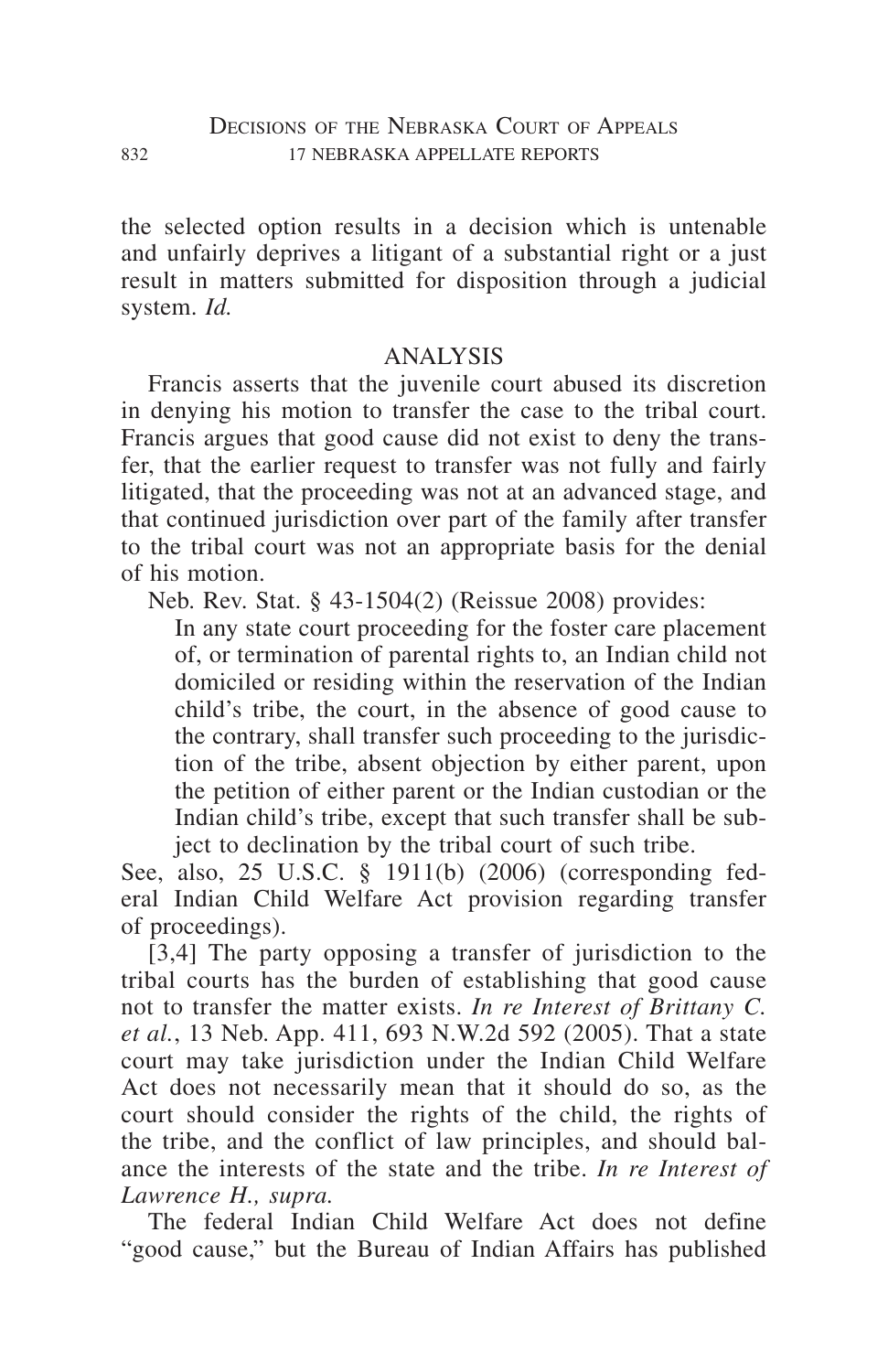nonbinding guidelines for determining whether good cause exists. Guidelines for State Courts; Indian Child Custody Proceedings, 44 Fed. Reg. 67,584, 67,591 (Nov. 26, 1979) (not codified), states in part:

C.3. Determination of Good Cause to the Contrary

(a) Good cause not to transfer the proceeding exists if the Indian child's tribe does not have a tribal court as defined by the [federal Indian Child Welfare] Act to which the case can be transferred.

(b) Good cause not to transfer the proceeding may exist if any of the following circumstances exists:

(i) The proceeding was at an advanced stage when the petition to transfer was received and the petitioner did not file the petition promptly after receiving notice of the hearing.

(ii) The Indian child is over twelve years of age and objects to the transfer.

(iii) The evidence necessary to decide the case could not be adequately presented in the tribal court without undue hardship to the parties or the witnesses.

(iv) The parents of a child over five years of age are not available and the child has had little or no contact with the child's tribe or members of the child's tribe.

(c) Socio-economic conditions and the perceived adequacy of tribal or Bureau of Indian Affairs social services or judicial systems may not be considered in a determination that good cause exists.

The juvenile court found good cause to deny the motion to transfer, relying on the facts that a previous motion to transfer had been denied, that the case had advanced to the stage where a motion for termination of parental rights had been filed, and that the court had jurisdiction over multiple cases involving several of the children. The court also found that the transfer would not be in the children's best interests.

Upon our de novo review, we are unable to say that the juvenile court abused its discretion in denying the motion to transfer. One of the stated circumstances set forth in the nonbinding regulations noted above is clearly present in this case; namely, the advanced stage of the proceeding. Francis did not